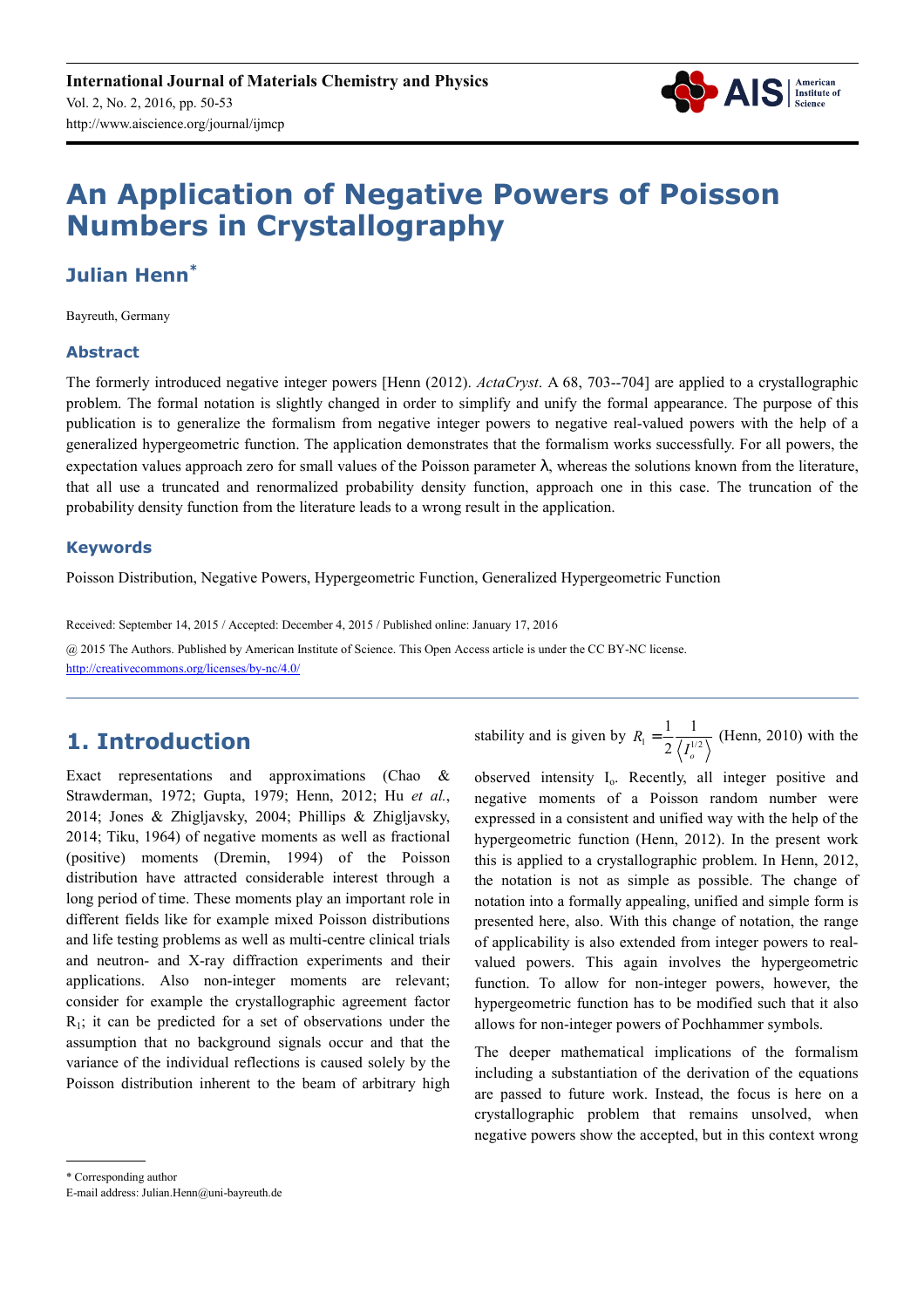asymptotic behaviour of approaching one for λ approaching zero.

# **2. Formalism**

The hypergeometric function  ${}_{p}F_{q}$  of degree p in the upper index *a* and of degree *q* in the lower index *b* is given by

$$
{}_{p}F_{q_{b_{1},...,b_{q}}}^{a_{1},...,a_{p}}(\lambda) = \sum_{k=0}^{\infty} \frac{(a_{1})_{k}(a_{2})_{k}...(a_{p})_{k}}{(b_{1})_{k}(b_{2})_{k}...(b_{q})_{k}} \frac{\lambda^{k}}{k!}
$$
 (1)

with the Pochhammer symbols (rising factorials)

$$
(a)_k = \frac{\Gamma(a+k)}{\Gamma(a)}.
$$
 (2)

To allow for powers  $s_1, \ldots, s_p$  and  $t_1, \ldots, t_q$  of the Pochhammer symbols it is defined:

$$
{}_{p}F_{q\,b_{1},...,b_{q};i_{1},...,i_{q}}^{a_{1},...,a_{p};s_{1},...,s_{p}}(\lambda) = \sum_{k=0}^{\infty} \frac{((a_{1})_{k})^{s_{1}}((a_{2})_{k})^{s_{2}}...(a_{p})_{k})^{s_{p}}}{((b_{1})_{k})^{i_{1}}((b_{2})_{k})^{i_{2}}...(b_{q})_{k})^{i_{q}}}\frac{\lambda^{k}}{k!}, (3)
$$

where the powers of the individual Pochhammer symbols are denoted after the upper and lower indices after a separation with a semicolon on the left hand side of eq. (3). To the best of the author's knowledge, this function is not known in the literature. With this notation, and with the usual normalization condition,

$$
\sum_{x=0}^{\infty} p(x) = 1,
$$
 (4)

$$
p(X = x) = e^{-\lambda} \frac{\lambda^x}{x!},
$$
 (5)

the expectation value  $\langle X^m \rangle$  of any positive and negative real power  $m \in \mathfrak{R}^*$  (this denotes  $\{m | m \in \mathfrak{R}, m \neq 0\}$ ) of a Poisson random variable *X* that can assume values  $x \in \{0, 1, 2, 3, ...\}$ can be written in the simple form:

$$
\left\langle X^m\right\rangle = \lambda e^{-\lambda} {}_1F^{2,m-1}_{11,m-1}(\lambda)\,,\tag{6}
$$

where the discontinuity in the range of definition is closed by the normalization condition

$$
\left\langle X^m \right\rangle \Big|_{m=0} = 1. \tag{7}
$$

This ensures the validity of  $\langle X^1 \rangle = \lambda$  in (6), as for  $m = 1$  the modified hypergeometric function reduces to the exponential function  ${}_{P_1}F_{11;0}^{2;0}(\lambda) = e^{\lambda}$  (Henn, 2012).

The modified hypergeometric function is obviously even

more general than the already very powerful ordinary hypergeometric function. From this new freedom, however, only little use is made as the upper  $(a_1 = 2)$  and lower  $(b_1 = 1)$ indices as well as  $s_1 \equiv t_1 := m - 1$  are already specified in the present context. It may be expected that the investigation of this function will lead to many more connections and applications, but this is not the topic of the present work. The definition (3) allows for smooth changes in the parameter *m*. As a consequence, the expectation values of all real positive and negative powers can be written in the unified and simple way as indicated in equation (6).

The right hand side of (6) exists for all  $m \in \mathcal{R}^*$  and  $\lambda > 0$  and converges to a well defined value as each of the factors is well defined and finite.

#### **2.1. Consistency with Known Results**

The definition (6) reproduces the well-known expectation values of positive integer powers  $\langle X \rangle = \lambda$  $X^2$  =  $\lambda^2 + \lambda$ ,  $\langle X^3 \rangle = \lambda^3 + 3\lambda^2 + \lambda$ , etc.. It additionally allows for the calculation of negative powers with Poissonian probability of the single events. This is important, because the probability of the event of detecting zero, one, two,... particles in a given period of time is solely determined by the process the particles originate from and must not be altered when expectation values of negative powers are calculated.

The definition (6) is also in accordance with a well-known differential equation from the literature (see *e.g.* Haight, 1967):

$$
\left\langle X^{m+1} \right\rangle = \lambda \left( 1 + \frac{d}{dx} \right) \left\langle X^{m} \right\rangle, \tag{8}
$$

(see supplementary material).

#### **2.2. Properties**

By simple algebraic manipulations it is seen that (6) may be rewritten in the form

$$
\left\langle X^m \right\rangle = \sum_{x=1}^{\infty} x^m p(x), m \in \Re^*
$$
 (9)

with  $p(x)$  given by (5) (see supplementary material). This is the way in which  $(6)$  was constructed. Eq. $(9)$  is the usual definition of the expectation values but with a shifted lower index. This result is in contrast to the standard textbook definition, where the *probabilities* are changed *via* exclusion of the value zero and renormalization. In the present approach the probabilities are unaltered. This shift in the lower summation index from zero to one does numerically not affect the expectation values for positive real valued powers, whereas it allows for the meaningful definition of negative powers from events described by Poisson statistics.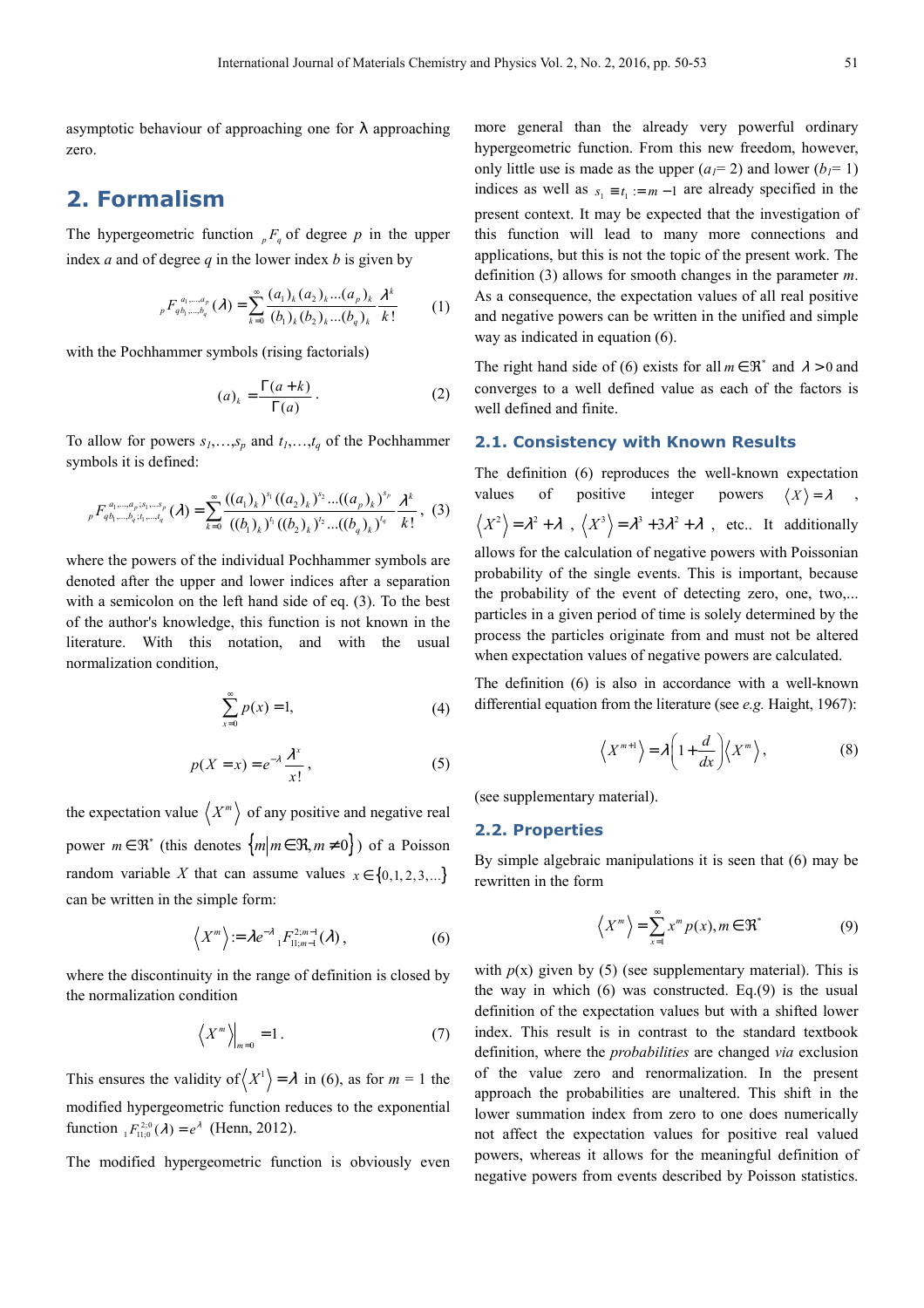Positive and negative powers are here treated exactly in the same way, in contrast to the literature, where negative powers are treated with a renormalized probability density function (Chao, 1972, Gupta, 1979; Jones, 2004; Tiku, 1964).

As a consequence, the expectation values of all (and not only positive) powers  $m \in \mathbb{R}^*$  approach zero for small values of  $\lambda$ ;  $\lim_{\substack{\lambda \to 0 \\ \lambda > 0}} \langle X^m \rangle = 0$  and all of them (and not only the positive ones) start linearly in  $\lambda$ :  $\lim_{\substack{\lambda \leq x \\ \lambda > 0}} \langle X^m \rangle = \lambda$  This is again in contrast to expectation values of negative powers that work with a truncated and renormalized probability density function with renormalization factor  $(1 - e^{-\lambda})^{-1}$ . In those cases, the limiting value for  $\lambda$  approaching zero is one. At a sufficiently large value of  $\lambda$ , however, both expectation values are numerically indistinguishable as the renormalization factor approaches unity (see Fig. 1).



**Fig. 1.** Expectation values (ordinate) for different powers *m* as a function of  $\lambda$  (abscissa). The red dashed lines correspond to the first two negative moments of the truncated Poisson distribution from the literature (see *e.g.* Chao, 1972).

In the present approach each negative power, when considered as a function of the parameter  $\lambda$ , has a maximum value, because zero is approached for both  $\lambda$  going to zero and to infinity. The maximum values of the first ten negative integer powers are given in Table 1. The expectation values for some powers are plotted in Fig. 1 as a function of  $\lambda$  in a range starting from close to 0 and 8.

**Table 1.** Maximum values of the first ten negative integer powers and corresponding value of  $\lambda$ , at which the maximum occurs.

| m              | $\max \langle X^{-m}$ | λ      |
|----------------|-----------------------|--------|
|                | 0.51735               | 1.5029 |
| $\overline{2}$ | 0.42724               | 1.1831 |
| 3              | 0.39450               | 1.0787 |
| $\overline{4}$ | 0.38043               | 1.0362 |
| 5              | 0.37395               | 1.0172 |
| 6              | 0.37085               | 1.0083 |
|                | 0.36935               | 1.0041 |
| 8              | 0.36861               | 1.0020 |
| 9              | 0.36824               | 1.0010 |
| 10             | 0.36806               | 1.0005 |
| $\infty$       | 1/e                   |        |

## **3. Applications**

In Schwarzenbach *et al*. (1989) a formula is given, which is also discussed in Blessing (1997) for the calculation of an external variance from *n* multiply observed or equivalent intensities, denoted with  $y_i$ ,  $i = 1,..., n$ , with suitable chosen weights *w*. The case is discussed in which the weights are chosen to be the inverse squared experimental error estimates,  $w = 1 / \sigma^2(y_i)$ :

$$
\sigma^2_{ext} = \frac{n}{\sum_{i=1}^n \frac{1}{\sigma^2(y_i)}}\tag{10}
$$

This choice tacitly excludes the case  $\sigma^2(y_i) = 0$  which appears in the case of one or many zero intensity observations  $y_j = 0$ . This case of pure Poisson signals is going to be discussed here. The Poisson process allows for the intensity observations  $y_i$  being positive integer numbers or zero. The experimental error estimate is equal to the observed intensity:  $\sigma^2(y_i) = y_i$  including the value zero for zero intensity observations. The calculation of the external variance is in this case defined to be the inverse expectation value of the inverse intensity:

$$
\sigma^2_{\text{ext}} = \frac{1}{\left\langle \frac{1}{y_i} \right\rangle} \tag{11}
$$

Fig. 2 shows a plot of (11) in the limit of infinite large data sets for a range  $0.01 \le \lambda \le 8$ . It is larger than  $\lambda$  for  $\lambda < 2$ , equal to  $\lambda$  at  $\lambda = 2$ , and smaller than  $\lambda$  for  $\lambda > 2$  with an asymptotic difference of one.



**Fig. 2.** Expectation values (ordinate) according to eq. (11) as a function of  $\lambda$ (abscissa). For a comparison the Poisson variance  $\lambda$  is also given (red line).

In the case of only zero variance observations the resulting external variance approaches infinity. This just expresses the